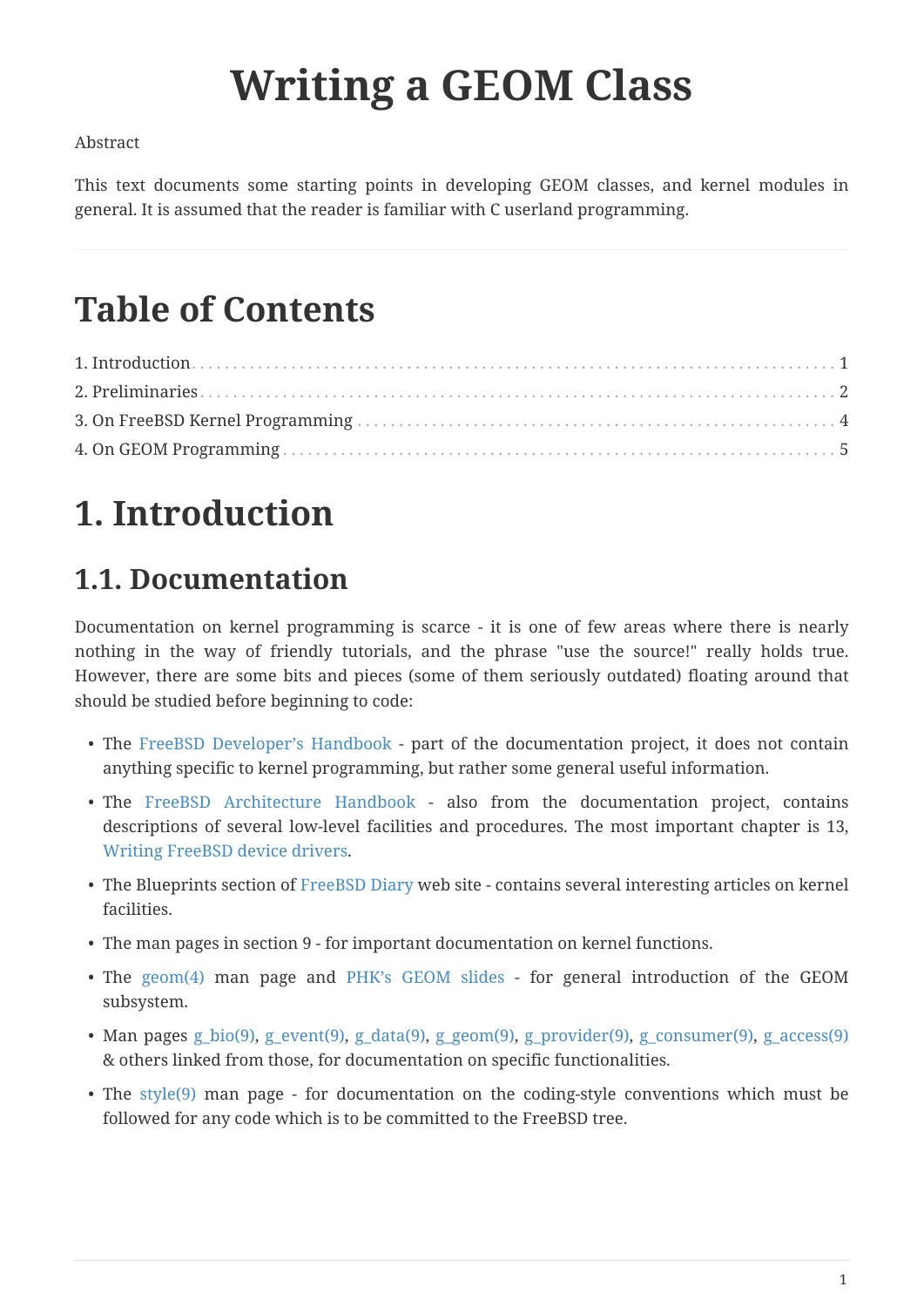### <span id="page-1-0"></span>**2. Preliminaries**

The best way to do kernel development is to have (at least) two separate computers. One of these would contain the development environment and sources, and the other would be used to test the newly written code by network-booting and network-mounting filesystems from the first one. This way if the new code contains bugs and crashes the machine, it will not mess up the sources (and other "live" data). The second system does not even require a proper display. Instead, it could be connected with a serial cable or KVM to the first one.

But, since not everybody has two or more computers handy, there are a few things that can be done to prepare an otherwise "live" system for developing kernel code. This setup is also applicable for developing in a [VMWare](http://www.vmware.com/) or [QEmu](http://www.qemu.org/) virtual machine (the next best thing after a dedicated development machine).

#### **2.1. Modifying a System for Development**

For any kernel programming a kernel with INVARIANTS enabled is a must-have. So enter these in your kernel configuration file:

options INVARIANT\_SUPPORT options INVARIANTS

For more debugging you should also include WITNESS support, which will alert you of mistakes in locking:

options WITNESS\_SUPPORT options WITNESS

For debugging crash dumps, a kernel with debug symbols is needed:

makeoptions DEBUG=-g

With the usual way of installing the kernel (make installkernel) the debug kernel will not be automatically installed. It is called kernel.debug and located in /usr/obj/usr/src/sys/KERNELNAME/. For convenience it should be copied to /boot/kernel/.

Another convenience is enabling the kernel debugger so you can examine a kernel panic when it happens. For this, enter the following lines in your kernel configuration file:

options KDB options DDB options KDB\_TRACE

For this to work you might need to set a sysctl (if it is not on by default):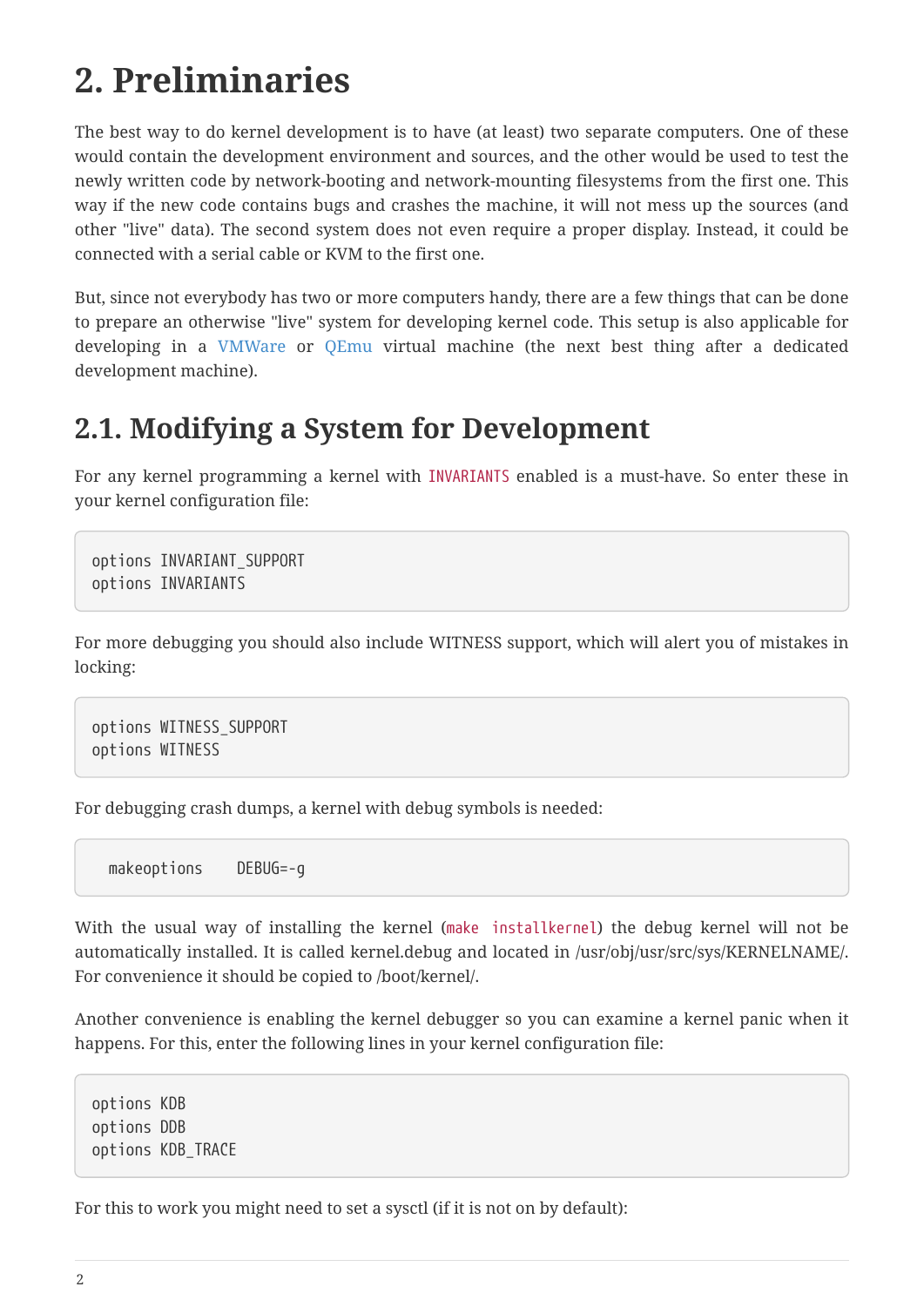debug.debugger\_on\_panic=1

Kernel panics will happen, so care should be taken with the filesystem cache. In particular, having softupdates might mean the latest file version could be lost if a panic occurs before it is committed to storage. Disabling softupdates yields a great performance hit, and still does not guarantee data consistency. Mounting filesystem with the "sync" option is needed for that. For a compromise, the softupdates cache delays can be shortened. There are three sysctl's that are useful for this (best to be set in /etc/sysctl.conf):

kern.filedelay=5 kern.dirdelay=4 kern.metadelay=3

The numbers represent seconds.

For debugging kernel panics, kernel core dumps are required. Since a kernel panic might make filesystems unusable, this crash dump is first written to a raw partition. Usually, this is the swap partition. This partition must be at least as large as the physical RAM in the machine. On the next boot, the dump is copied to a regular file. This happens after filesystems are checked and mounted, and before swap is enabled. This is controlled with two /etc/rc.conf variables:

dumpdev="/dev/ad0s4b" dumpdir="/usr/core

The dumpdev variable specifies the swap partition and dumpdir tells the system where in the filesystem to relocate the core dump on reboot.

Writing kernel core dumps is slow and takes a long time so if you have lots of memory (>256M) and lots of panics it could be frustrating to sit and wait while it is done (twice - first to write it to swap, then to relocate it to filesystem). It is convenient then to limit the amount of RAM the system will use via a /boot/loader.conf tunable:

hw.physmem="256M"

If the panics are frequent and filesystems large (or you simply do not trust softupdates+background fsck) it is advisable to turn background fsck off via /etc/rc.conf variable:

background\_fsck="NO"

This way, the filesystems will always get checked when needed. Note that with background fsck, a new panic could happen while it is checking the disks. Again, the safest way is not to have many local filesystems by using another computer as an NFS server.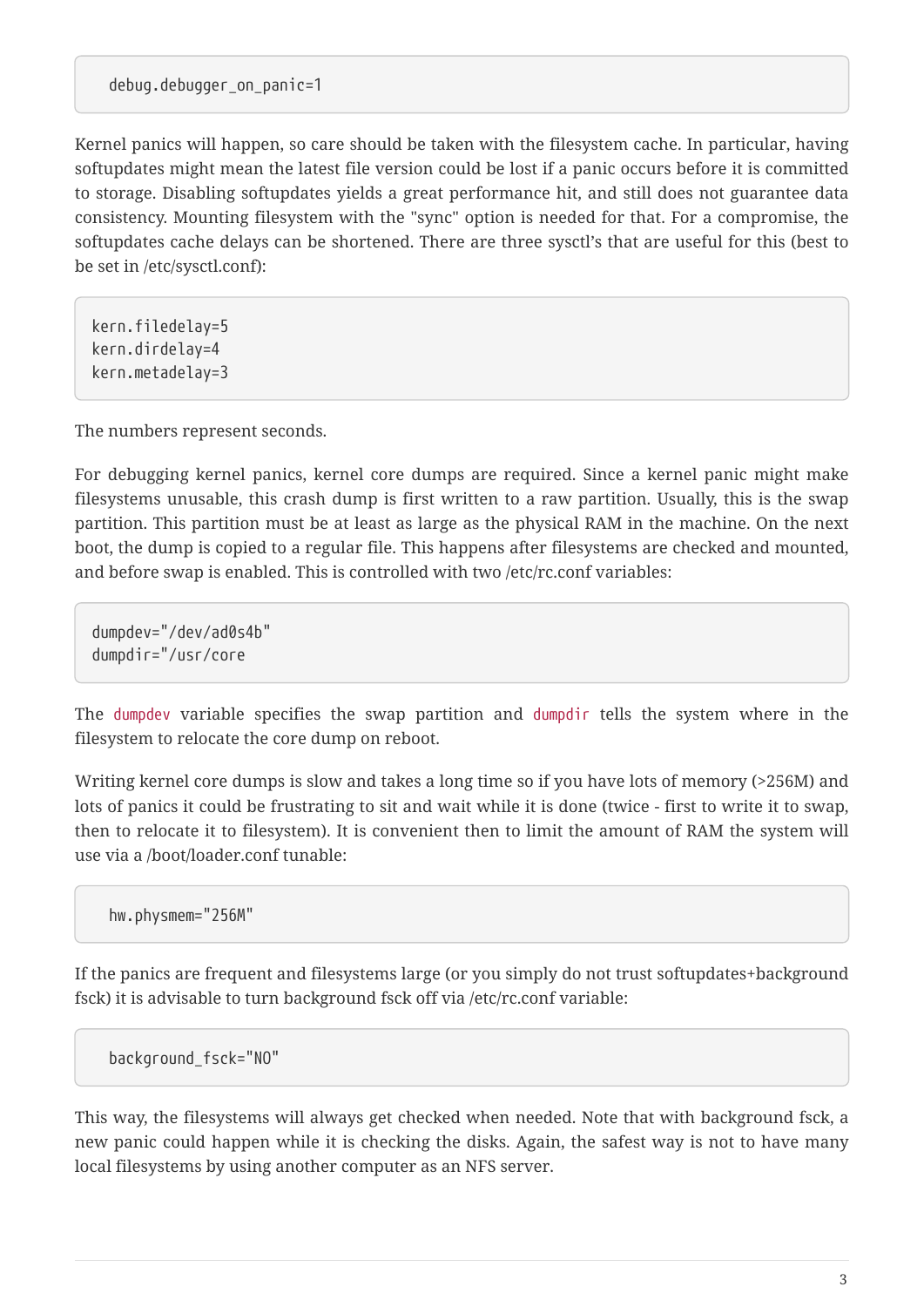#### **2.2. Starting the Project**

For the purpose of creating a new GEOM class, an empty subdirectory has to be created under an arbitrary user-accessible directory. You do not have to create the module directory under /usr/src.

#### **2.3. The Makefile**

It is good practice to create Makefiles for every nontrivial coding project, which of course includes kernel modules.

Creating the Makefile is simple thanks to an extensive set of helper routines provided by the system. In short, here is how a minimal Makefile looks for a kernel module:

SRCS=g\_journal.c KMOD=geom\_journal .include <bsd.kmod.mk>

This Makefile (with changed filenames) will do for any kernel module, and a GEOM class can reside in just one kernel module. If more than one file is required, list it in the SRCS variable, separated with whitespace from other filenames.

### <span id="page-3-0"></span>**3. On FreeBSD Kernel Programming**

#### **3.1. Memory Allocation**

See [malloc\(9\)](https://www.freebsd.org/cgi/man.cgi?query=malloc&sektion=9&format=html). Basic memory allocation is only slightly different than its userland equivalent. Most notably, malloc() and free() accept additional parameters as is described in the man page.

A "malloc type" must be declared in the declaration section of a source file, like this:

static MALLOC\_DEFINE(M\_GJOURNAL, "gjournal data", "GEOM\_JOURNAL Data");

To use this macro, sys/param.h, sys/kernel.h and sys/malloc.h headers must be included.

There is another mechanism for allocating memory, the UMA (Universal Memory Allocator). See [uma\(9\)](https://www.freebsd.org/cgi/man.cgi?query=uma&sektion=9&format=html) for details, but it is a special type of allocator mainly used for speedy allocation of lists comprised of same-sized items (for example, dynamic arrays of structs).

#### **3.2. Lists and Queues**

See [queue\(3\)](https://www.freebsd.org/cgi/man.cgi?query=queue&sektion=3&format=html). There are a LOT of cases when a list of things needs to be maintained. Fortunately, this data structure is implemented (in several ways) by C macros included in the system. The most used list type is TAILQ because it is the most flexible. It is also the one with largest memory requirements (its elements are doubly-linked) and also the slowest (although the speed variation is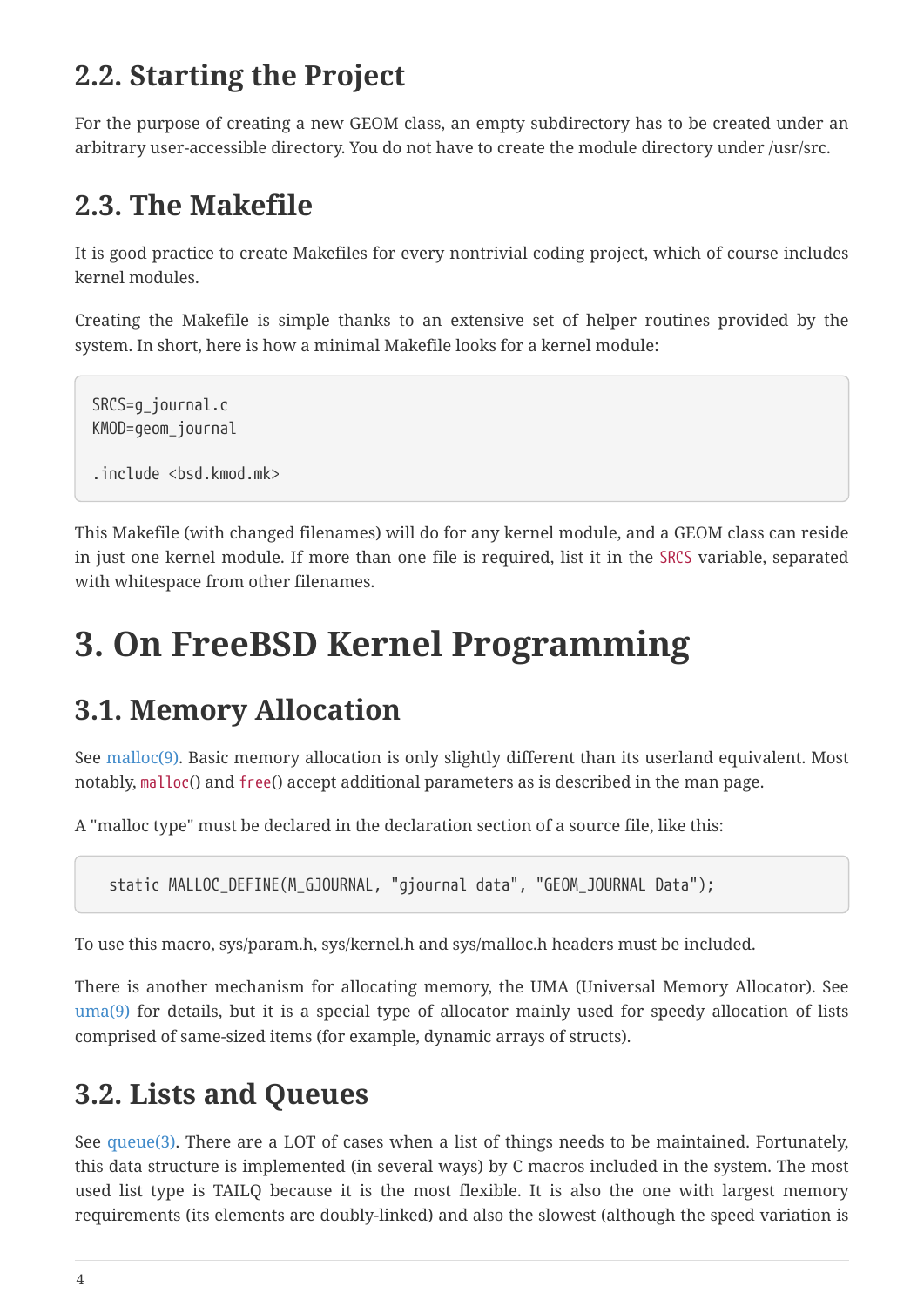on the order of several CPU instructions more, so it should not be taken seriously).

If data retrieval speed is very important, see  $tree(3)$  and [hashinit\(9\).](https://www.freebsd.org/cgi/man.cgi?query=hashinit&sektion=9&format=html)

### **3.3. BIOs**

Structure bio is used for any and all Input/Output operations concerning GEOM. It basically contains information about what device ('provider') should satisfy the request, request type, offset, length, pointer to a buffer, and a bunch of "user-specific" flags and fields that can help implement various hacks.

The important thing here is that bios are handled asynchronously. That means that, in most parts of the code, there is no analogue to userland's  $read(2)$  and [write\(2\)](https://www.freebsd.org/cgi/man.cgi?query=write&sektion=2&format=html) calls that do not return until a request is done. Rather, a developer-supplied function is called as a notification when the request gets completed (or results in error).

The asynchronous programming model (also called "event-driven") is somewhat harder than the much more used imperative one used in userland (at least it takes a while to get used to it). In some cases the helper routines g\_write\_data() and g\_read\_data() can be used, but *not always*. In particular, they cannot be used when a mutex is held; for example, the GEOM topology mutex or the internal mutex held during the .start() and .stop() functions.

### <span id="page-4-0"></span>**4. On GEOM Programming**

### **4.1. Ggate**

If maximum performance is not needed, a much simpler way of making a data transformation is to implement it in userland via the ggate (GEOM gate) facility. Unfortunately, there is no easy way to convert between, or even share code between the two approaches.

#### **4.2. GEOM Class**

GEOM classes are transformations on the data. These transformations can be combined in a treelike fashion. Instances of GEOM classes are called *geoms*.

Each GEOM class has several "class methods" that get called when there is no geom instance available (or they are simply not bound to a single instance):

- .init is called when GEOM becomes aware of a GEOM class (when the kernel module gets loaded.)
- .fini gets called when GEOM abandons the class (when the module gets unloaded)
- .taste is called next, once for each provider the system has available. If applicable, this function will usually create and start a geom instance.
- . destroy geom is called when the geom should be disbanded
- .ctlconf is called when user requests reconfiguration of existing geom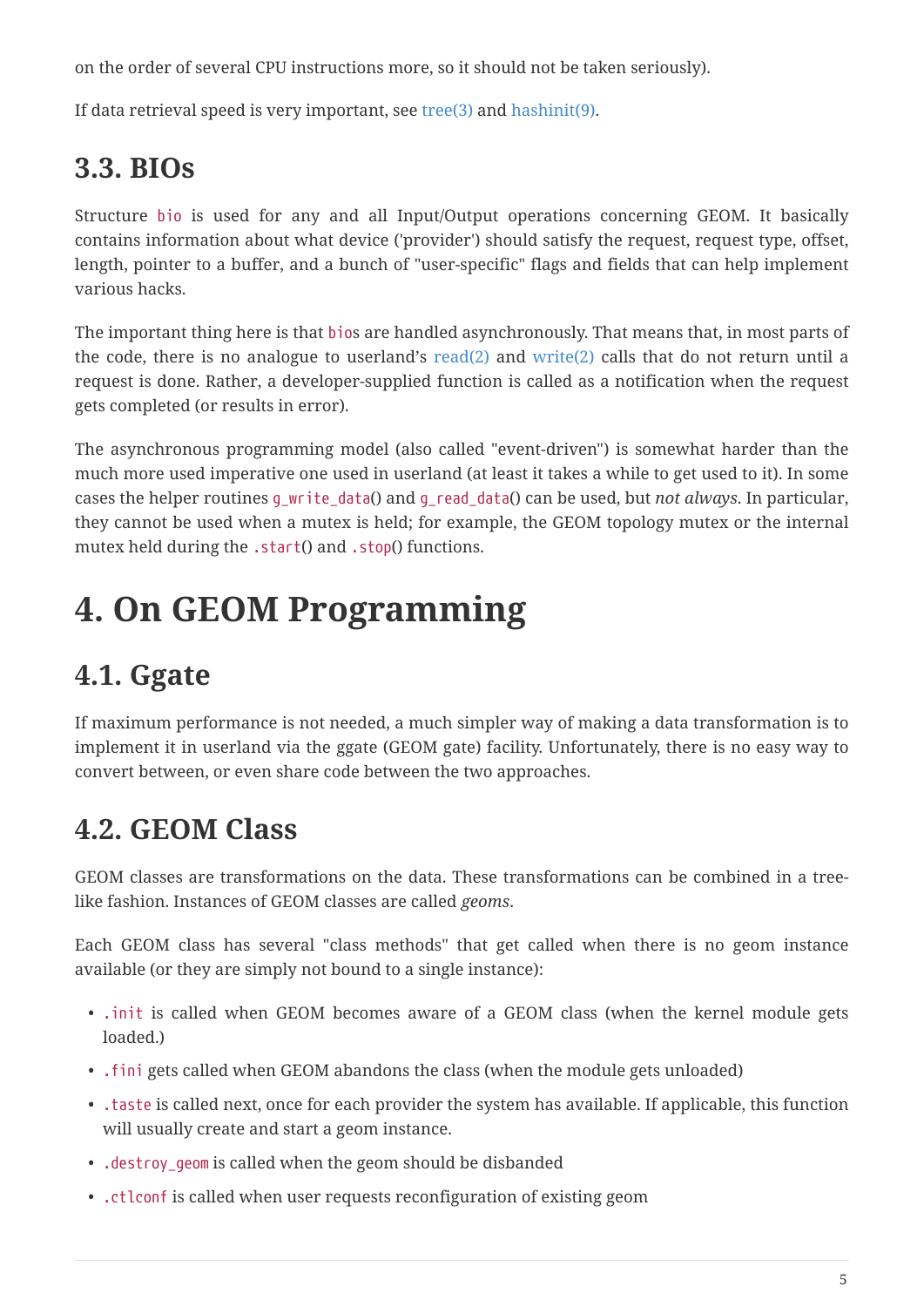Also defined are the GEOM event functions, which will get copied to the geom instance.

Field .geom in the g\_class structure is a LIST of geoms instantiated from the class.

These functions are called from the g\_event kernel thread.

#### **4.3. Softc**

The name "softc" is a legacy term for "driver private data". The name most probably comes from the archaic term "software control block". In GEOM, it is a structure (more precise: pointer to a structure) that can be attached to a geom instance to hold whatever data is private to the geom instance. Most GEOM classes have the following members:

- struct g\_provider \*provider : The "provider" this geom instantiates
- uint16\_t n\_disks : Number of consumer this geom consumes
- struct g\_consumer \*\*disks : Array of struct g\_consumer\*. (It is not possible to use just single indirection because struct g\_consumer\* are created on our behalf by GEOM).

The softc structure contains all the state of geom instance. Every geom instance has its own softc.

#### **4.4. Metadata**

Format of metadata is more-or-less class-dependent, but MUST start with:

- 16 byte buffer for null-terminated signature (usually the class name)
- uint32 version ID

It is assumed that geom classes know how to handle metadata with version ID's lower than theirs.

Metadata is located in the last sector of the provider (and thus must fit in it).

(All this is implementation-dependent but all existing code works like that, and it is supported by libraries.)

#### **4.5. Labeling/creating a GEOM**

The sequence of events is:

- user calls [geom\(8\)](https://www.freebsd.org/cgi/man.cgi?query=geom&sektion=8&format=html) utility (or one of its hardlinked friends)
- the utility figures out which geom class it is supposed to handle and searches for geom\_CLASSNAME.so library (usually in /lib/geom).
- it [dlopen\(3\)-](https://www.freebsd.org/cgi/man.cgi?query=dlopen&sektion=3&format=html)s the library, extracts the definitions of command-line parameters and helper functions.

In the case of creating/labeling a new geom, this is what happens:

• [geom\(8\)](https://www.freebsd.org/cgi/man.cgi?query=geom&sektion=8&format=html) looks in the command-line argument for the command (usually label), and calls a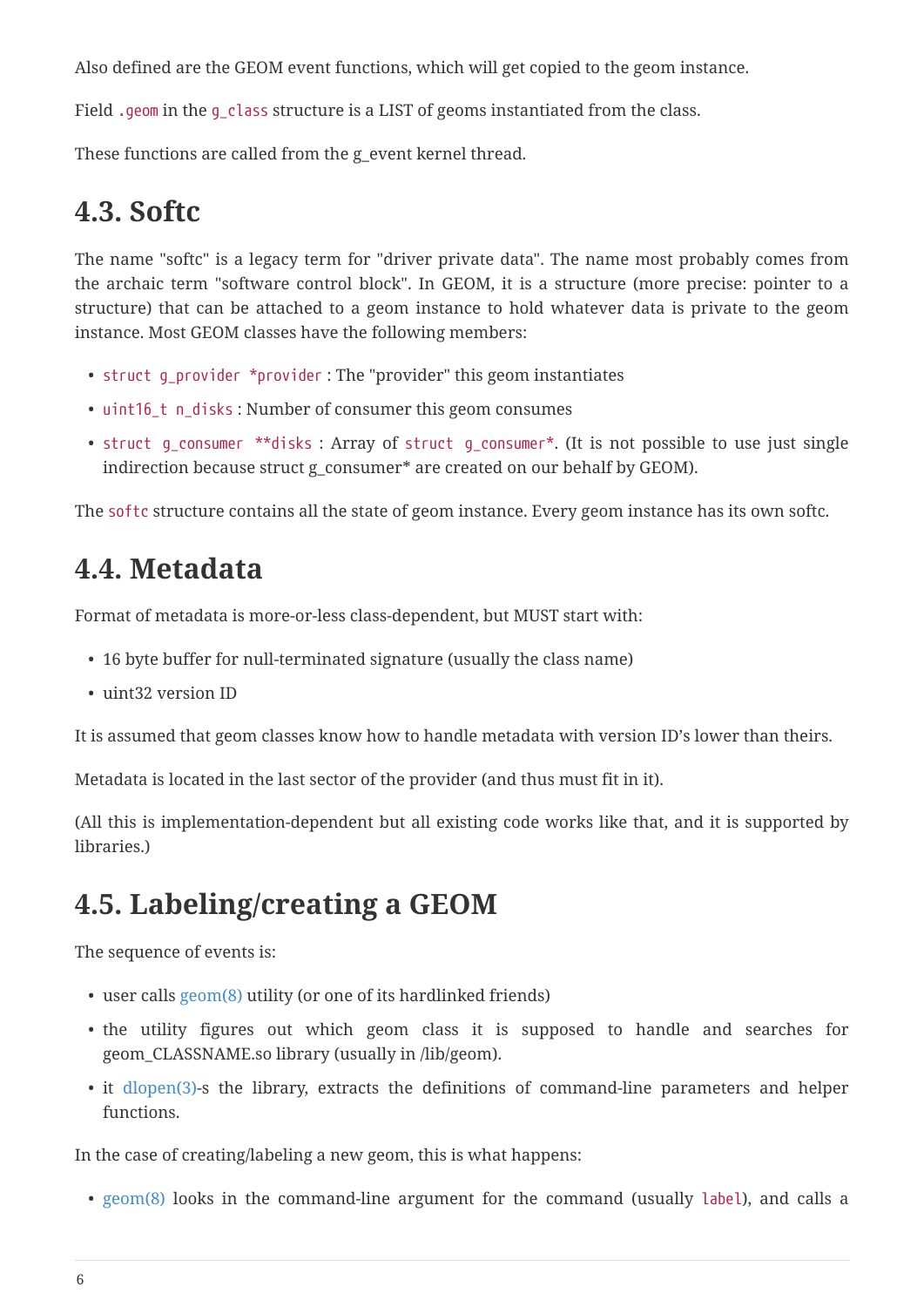helper function.

- The helper function checks parameters and gathers metadata, which it proceeds to write to all concerned providers.
- This "spoils" existing geoms (if any) and initializes a new round of "tasting" of the providers. The intended geom class recognizes the metadata and brings the geom up.

(The above sequence of events is implementation-dependent but all existing code works like that, and it is supported by libraries.)

#### **4.6. GEOM Command Structure**

The helper geom\_CLASSNAME.so library exports class\_commands structure, which is an array of struct g\_command elements. Commands are of uniform format and look like:

verb [-options] geomname [other]

Common verbs are:

- label to write metadata to devices so they can be recognized at tasting and brought up in geoms
- destroy to destroy metadata, so the geoms get destroyed

Common options are:

- -v : be verbose
- -f : force

Many actions, such as labeling and destroying metadata can be performed in userland. For this, struct g command provides field gc func that can be set to a function (in the same .so) that will be called to process a verb. If gc\_func is NULL, the command will be passed to kernel module, to .ctlreq function of the geom class.

#### **4.7. Geoms**

Geoms are instances of GEOM classes. They have internal data (a softc structure) and some functions with which they respond to external events.

The event functions are:

- .access : calculates permissions (read/write/exclusive)
- .dumpconf : returns XML-formatted information about the geom
- .orphan : called when some underlying provider gets disconnected
- .spoiled : called when some underlying provider gets written to
- .start : handles I/O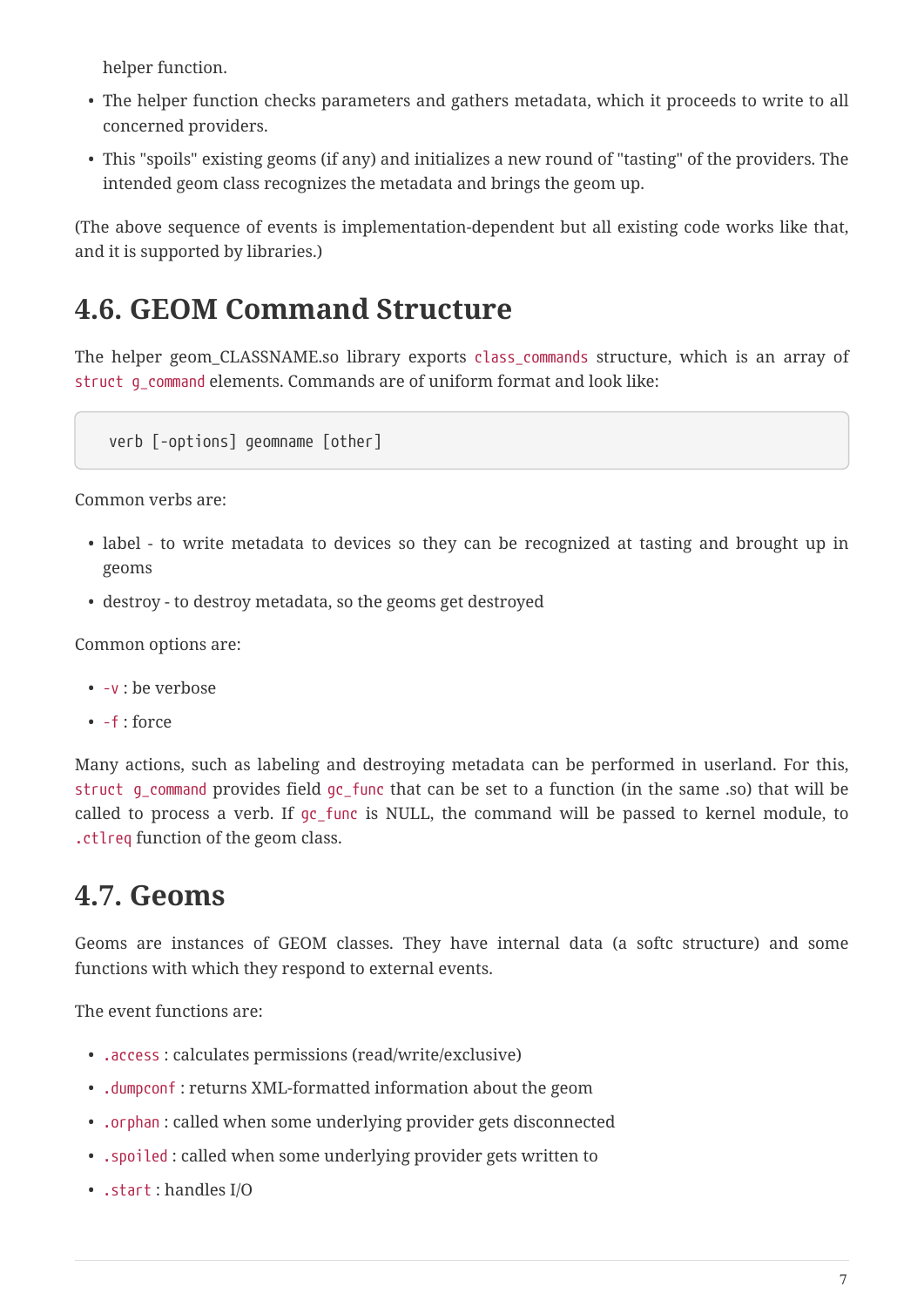These functions are called from the q\_down kernel thread and there can be no sleeping in this context, (see definition of sleeping elsewhere) which limits what can be done quite a bit, but forces the handling to be fast.

Of these, the most important function for doing actual useful work is the .start() function, which is called when a BIO request arrives for a provider managed by a instance of geom class.

#### **4.8. GEOM Threads**

There are three kernel threads created and run by the GEOM framework:

- g\_down : Handles requests coming from high-level entities (such as a userland request) on the way to physical devices
- g\_up : Handles responses from device drivers to requests made by higher-level entities
- g\_event : Handles all other cases: creation of geom instances, access counting, "spoil" events, etc.

When a user process issues "read data X at offset Y of a file" request, this is what happens:

- The filesystem converts the request into a struct bio instance and passes it to the GEOM subsystem. It knows what geom instance should handle it because filesystems are hosted directly on a geom instance.
- The request ends up as a call to the .start() function made on the g\_down thread and reaches the top-level geom instance.
- This top-level geom instance (for example the partition slicer) determines that the request should be routed to a lower-level instance (for example the disk driver). It makes a copy of the bio request (bio requests *ALWAYS* need to be copied between instances, with g\_clone\_bio()!), modifies the data offset and target provider fields and executes the copy with q\_io\_request()
- The disk driver gets the bio request also as a call to .start() on the g\_down thread. It talks to hardware, gets the data back, and calls g\_io\_deliver() on the bio.
- Now, the notification of bio completion "bubbles up" in the q\_up thread. First the partition slicer gets .done() called in the g\_up thread, it uses information stored in the bio to free the cloned bio structure (with g\_destroy\_bio()) and calls g\_io\_deliver() on the original request.
- The filesystem gets the data and transfers it to userland.

See g  $bio(9)$  man page for information how the data is passed back and forth in the bio structure (note in particular the bio\_parent and bio\_children fields and how they are handled).

One important feature is: *THERE CAN BE NO SLEEPING IN G\_UP AND G\_DOWN THREADS*. This means that none of the following things can be done in those threads (the list is of course not complete, but only informative):

- Calls to msleep() and tsleep(), obviously.
- Calls to g\_write\_data() and g\_read\_data(), because these sleep between passing the data to consumers and returning.
- Waiting for I/O.